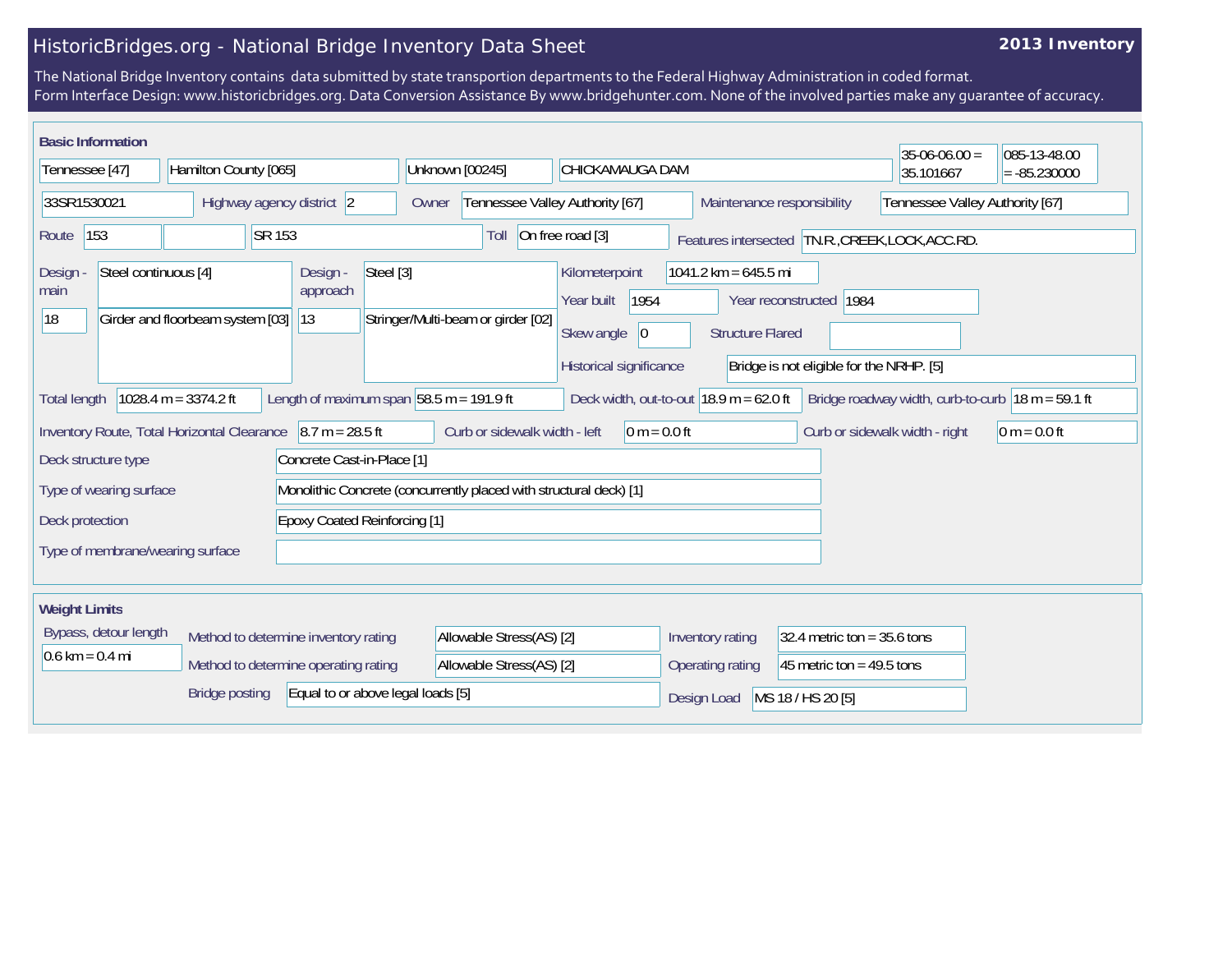| <b>Functional Details</b>                                                                                                                                                 |                                                                                                |  |  |  |  |  |  |  |  |
|---------------------------------------------------------------------------------------------------------------------------------------------------------------------------|------------------------------------------------------------------------------------------------|--|--|--|--|--|--|--|--|
| 49235<br>Average daily truck traffi  10<br>Average Daily Traffic                                                                                                          | Year 2010<br>2027<br>%<br>Future average daily traffic<br>70000<br>Year                        |  |  |  |  |  |  |  |  |
| Principal Arterial - Other Freeways or Exp   Lanes on structure   4<br>Road classification<br>Approach roadway width<br>$22.9 m = 75.1 ft$                                |                                                                                                |  |  |  |  |  |  |  |  |
| Type of service on bridge Highway [1]                                                                                                                                     | Bridge median Closed median with non-mountable bar<br>Direction of traffic 2 - way traffic [2] |  |  |  |  |  |  |  |  |
| Parallel structure designation<br>No parallel structure exists. [N]                                                                                                       |                                                                                                |  |  |  |  |  |  |  |  |
| Navigation control on waterway (bridge permit required). [1]<br>Type of service under bridge<br>Highway-waterway [6]<br>Lanes under structure<br>Navigation control<br>16 |                                                                                                |  |  |  |  |  |  |  |  |
| Navigation horizontal clearance $ 18.2 \text{ m} = 59.7 \text{ ft} $<br>Navigation vertical clearanc<br>$19.2 m = 63.0 ft$                                                |                                                                                                |  |  |  |  |  |  |  |  |
| Minimum navigation vertical clearance, vertical lift bridge                                                                                                               | Minimum vertical clearance over bridge roadway<br>$99.99 m = 328.1 ft$                         |  |  |  |  |  |  |  |  |
| Minimum lateral underclearance reference feature Highway beneath structure [H]                                                                                            |                                                                                                |  |  |  |  |  |  |  |  |
| Minimum lateral underclearance on right $3 m = 9.8 ft$<br>Minimum lateral underclearance on left $0 = N/A$                                                                |                                                                                                |  |  |  |  |  |  |  |  |
| Minimum Vertical Underclearance $6.09$ m = 20.0 ft                                                                                                                        | Minimum vertical underclearance reference feature Highway beneath structure [H]                |  |  |  |  |  |  |  |  |
| Appraisal ratings - underclearances   Equal to present minimum criteria [6]                                                                                               |                                                                                                |  |  |  |  |  |  |  |  |
|                                                                                                                                                                           |                                                                                                |  |  |  |  |  |  |  |  |
| <b>Repair and Replacement Plans</b>                                                                                                                                       |                                                                                                |  |  |  |  |  |  |  |  |
| Type of work to be performed                                                                                                                                              | Work done by                                                                                   |  |  |  |  |  |  |  |  |
|                                                                                                                                                                           | Bridge improvement cost<br>Roadway improvement cost                                            |  |  |  |  |  |  |  |  |
|                                                                                                                                                                           | Length of structure improvement<br>Total project cost                                          |  |  |  |  |  |  |  |  |
|                                                                                                                                                                           | Year of improvement cost estimate                                                              |  |  |  |  |  |  |  |  |
|                                                                                                                                                                           | Border bridge - state<br>Border bridge - percent responsibility of other state                 |  |  |  |  |  |  |  |  |
|                                                                                                                                                                           | Border bridge - structure number                                                               |  |  |  |  |  |  |  |  |